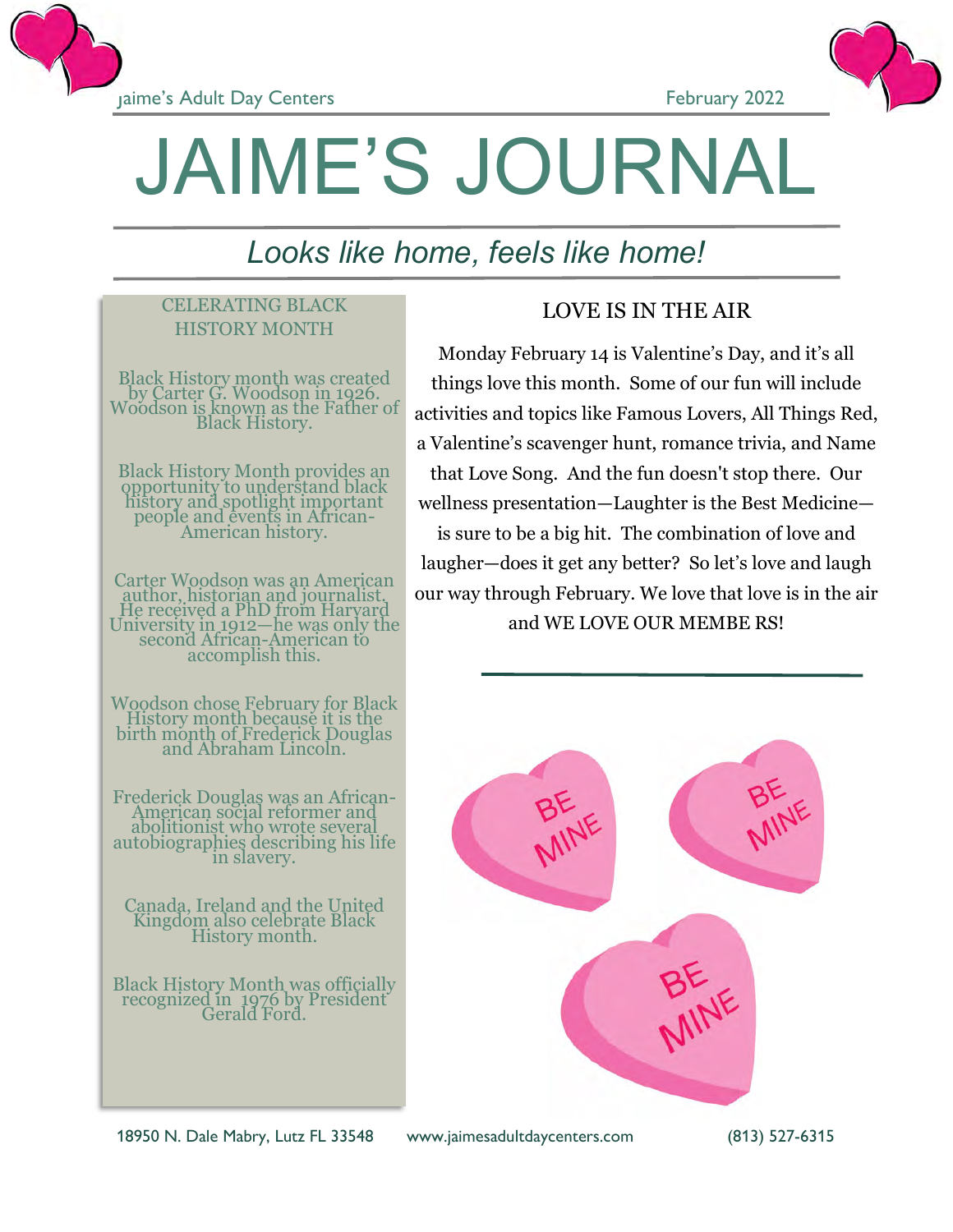### Jaime's Adult Day Centers February 2022

### **Activities to stimulate your loved ones using the 5 Dimensions of Wellness in honor of Valentine's Day**

- **Take a stroll with a loved one.** Walking is, hands down, one of the best physical activities you can engage in. And doing it with someone you love makes it that much sweeter. (Physical)
- **Have an indoor picnic**. Invite family and friends on a chilly day for a picnic, complete with a checkered table cloth, inside. (Social)
- **Take a scenic drive.**  Grab your loved one and hit the road. You don't even need a destination—just a full tank of gas! (Emotional)
- **Test your love IQ.** A quick google search reveals several fun love quizzes. (Intellectual)
- **Study love stories in the Bible.** Some of the best love stories can be found in your Bible. Abraham and Sarah (Genesis 17-18), Mary and Joseph (Matthew 1) and Ruth and Boaz (Ruth 4) are some favorites. (Spiritual)

Stay tuned for more activities in the next edition of The Journal.

Happy Valentine's Day!

### *HOW TO KEEP YOUR NEW YEAR'S RESOLUTIONS*

As we enter the second month of 2022, statistics show that many of us have already abandoned our resolve to change something. But, hey, why not get back on track and make that change after all? You may say "but why? It's just too hard." Difficult—maybe. Impossible? Hardly! With some commitment and conviction, you can achieve any goal you set. Here are some tips that can help you along the way:

- 1. Make sure your goals are specific and realistic. If you have to tweak a goal to make it stick, do it. For example, if your goal was to lose 50 pounds and that seems insurmountable, resolve to lose 20. If your goal is to "get in shape" perhaps you can be more specific and decide to walk for 20 minutes daily.
- 2. Start small. If your goal is to eat healthier, don't feel like you have to throw away everything in your kitchen that is not a vegetable. Maybe replace a not so good for you side with a vegetable at every meal.
- 3. Get support from family and friends. A good support system will hold you accountable and help keep you on track. If your goal is to stop spending so much money, let your friends know you are only eating out once weekly.
- 4. Don't beat yourself up if you veer off track slightly. If your goal is to stop ordering from Amazon and you find yourself drawn to the computer for some retail therapy one day, forgive yourself and start fresh the next day.

Resolutions are possible with, well, some resolve! Even as you are working toward your goal, you are making improvements and that is a win!

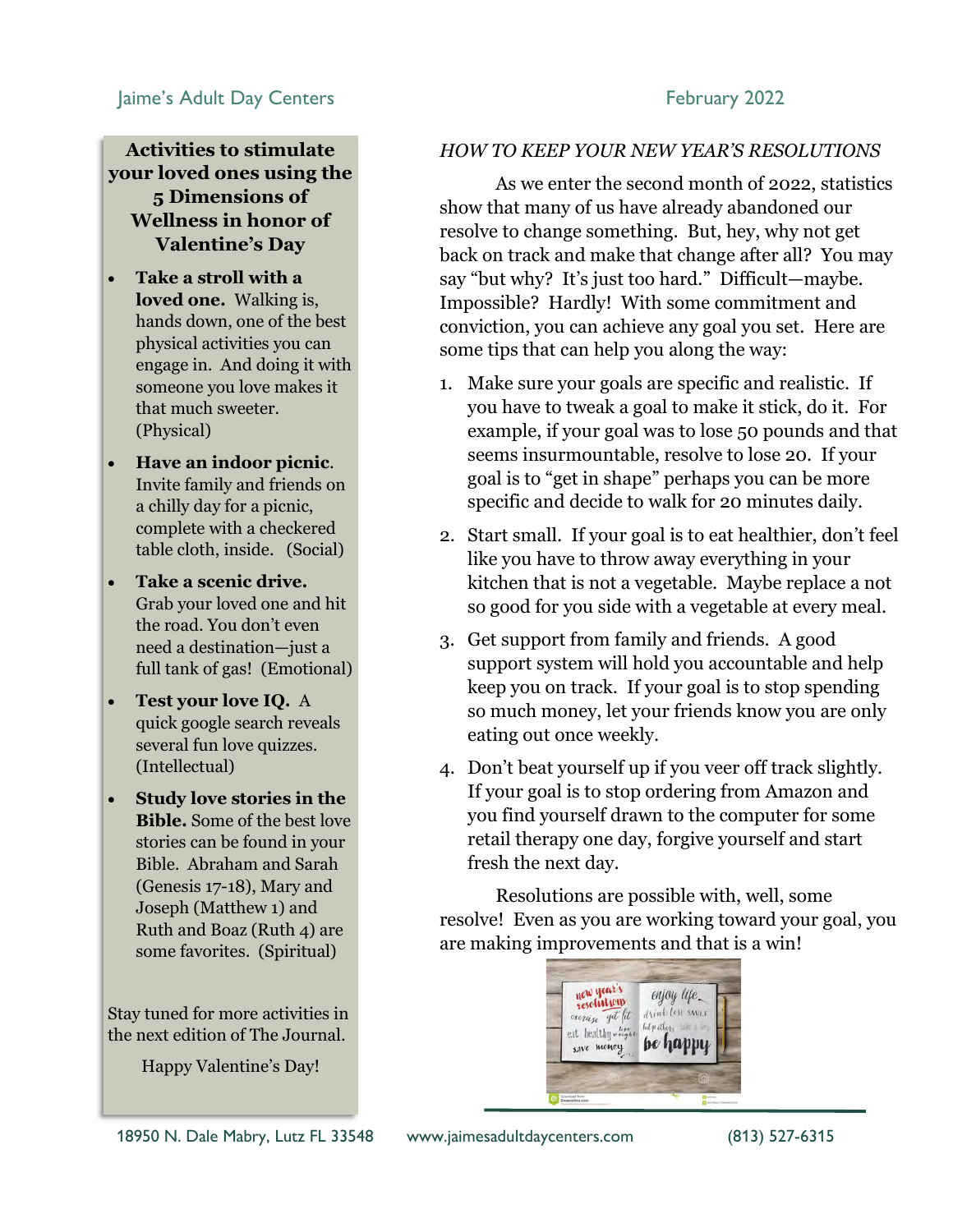Jaime's Adult Day Centers **February 2022** 

### COLD, COLDER, COLDEST

It looks like we are in for 6 more weeks of winter. Punxsutawney Phil saw his shadow just as much of the country braced for massive winter storms.

- Groundhog Day is a traditional holiday celebrated on February 2 and predicts the arrival of spring.
- February 2 is not a random day. It is a "cross quarter" day, which means it is the mid-point between the winter solstice and the spring equinox.
- The tradition started in Punxsutawney, Pennsylvania in 1886.
	- Cooked ground hog was a delicacy at some of the first celebrations.
	- $\epsilon$  Legend has it that if a groundhog, affectionately called Punxsutawney Phil, sees his shadow when he "pops up," winter will carry on for 6 more weeks. If he does not see his shadow, spring is right around the corner.
- Phil's handlers argue that his predictions are 100% accurate. But Phil is actually not a very good meteorologist—he has been correct only 39% of the time since the dawn of the celebration.



### HOME REMEDIES

Caregiver's Corner

There are so many uses for some of the most common items we have right in our refrigerators or kitchen cabinets. For the next few months, we will feature natural remedies (like mint leaves) for our every day use.

- 1. Food—Mint can be sprinkled on salads, fruits or even veggies.
- 2. Drinks—Add mint leaves to ice trays and use the mint cubes in any summer drink.
	- 3. Tea— Steep your tea with a few mint leaves and you can avoid the cost of herbal teas.
- 4. Mouthwash—Chop some mint and add to boiling water. Strain and refrigerate.
	- 5. Breath freshener—Chew on a few mint leaves for minty fresh breath on the go.
		- 6. Mint bath—Steep a handful of mint leaves, strain and add to your bath water to take away the stress of the day.
- 7. Ease sunburn pain—Steep tea, cool for a few hours and apply to burnt skin.
- 8. Hair rinse—Add mint tea to apple cider vinegar and apply to scalp.
	- 9. Facial toner—Add mint to your facial toner for an added feeling of clean.